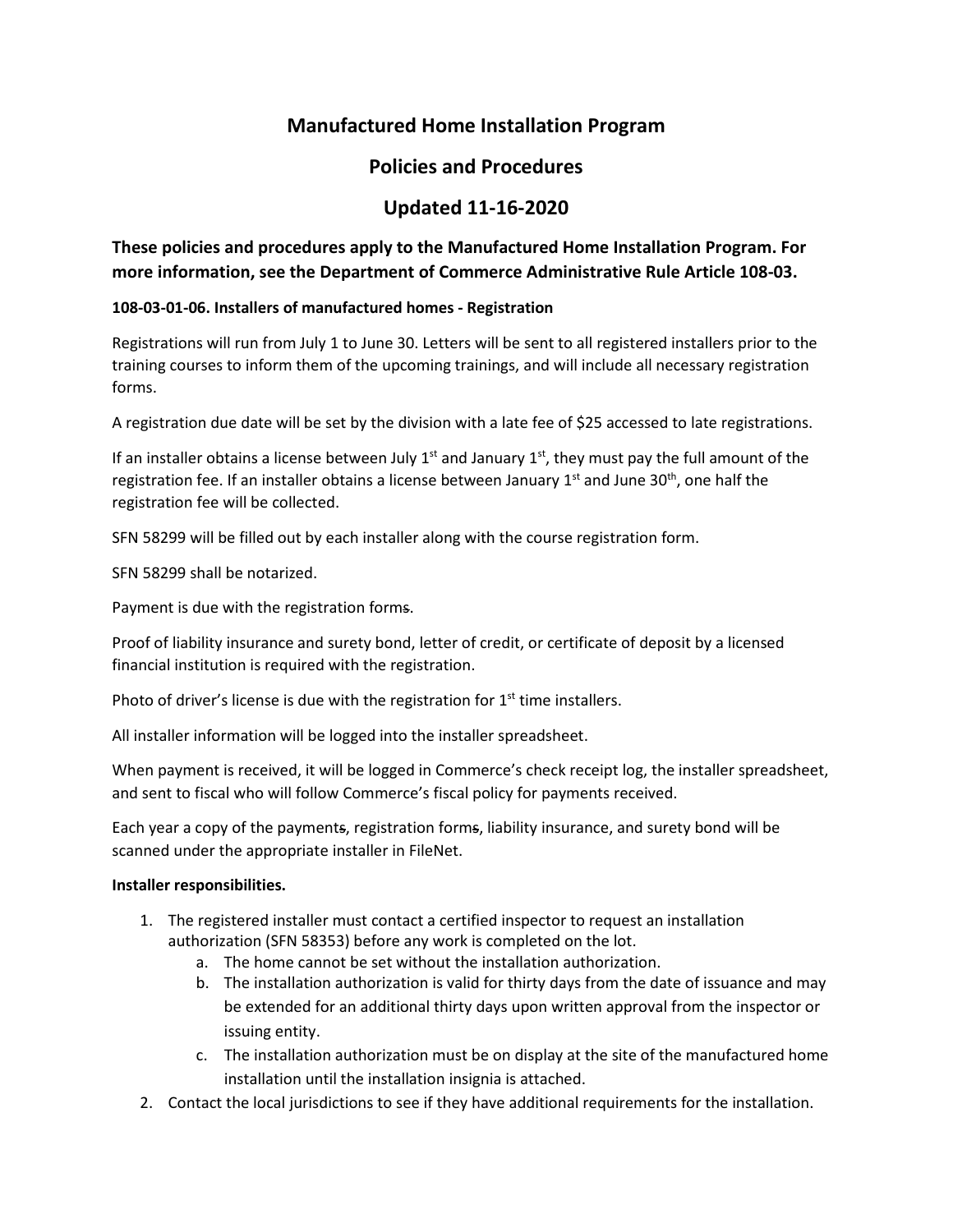- 3. During installation and inspection, a copy of the manufacturer's installation instructions and/or alternate standards shall always be available onsite.
	- a. The installer shall be responsible to maintain the copy of the manufacturer's installation instructions onsite.
		- i. If the manufacturer's installation instructions and/or alternate standards are not present at the time of the inspection, the inspector may fail the inspection and require a reinspection.
- 4. The registered installer must be on site during the installation process.
- 5. The installer must notify the inspector when the home is ready for inspection.
	- a. All costs of the inspection will be borne by the installer.

### **108-03-01-10. Certified installation inspector.**

Registrations will run from July 1 to June 30. Letters will be sent to all registered inspectors prior to the training courses to inform them of the upcoming trainings and will include all necessary registration forms.

A registration due date will be set by the division with a late fee of \$25 accessed to late registrations.

If an inspector obtains a license between July  $1^{st}$  and January  $1^{st}$ , they must pay the full amount of the registration fee. If an installer obtains a license between January  $1<sup>st</sup>$  and June 30<sup>th</sup>, one half the registration fee will be collected.

SFN 58299 will be filled out by each certified inspector along with the course registration form.

SFN 58299 shall be notarized.

Photo of driver's license is due with the registration for  $1<sup>st</sup>$  time inspectors.

Payment is due with the registration forms.

All inspector information will be logged into the inspector spreadsheet.

When payment is received, it will be logged in Commerce's check receipt log, the inspector spreadsheet, and sent to fiscal who will follow Commerce's fiscal policy for payments received.

Each year a copy of the payments and registration forms received will be scanned under the appropriate inspector in FileNet.

#### **108-03-01-12. Inspection procedures.**

Certified inspectors shall use SFN 60119 for all manufactured home inspections.

Certified inspectors may issue installation authorizations SFN 58346 (permits) to registered installers for the installation of a manufactured home. Installation authorizations SFN 58346 (permits) must be displayed at the site and must be accessible from the outside of the home. The recommended place is in the window of the manufactured home to be set.

The installation authorization SFN 58346 is valid for thirty days from the date of issuance and may be extended for an additional thirty days upon written approval by the issuing entity.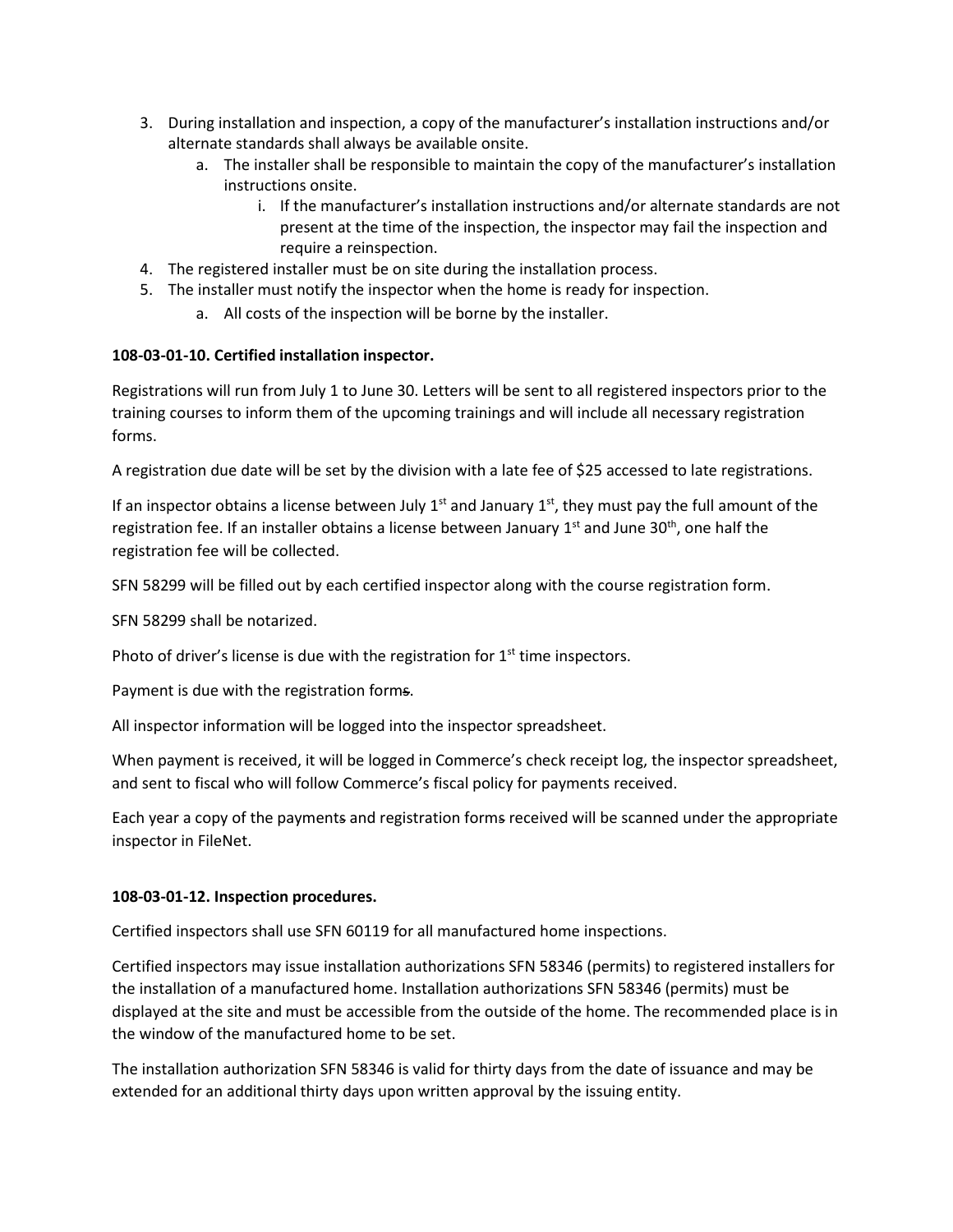Certified inspectors must make a minimum of one inspection on a single wide home and two inspections on a double wide home. More inspections can be required by the certified inspector if deemed necessary.

When a manufactured home installation is found not to be in compliance with the manufacturer's installation instructions by a certified inspector, the installer shall be notified in writing by the inspector.

If an installation or subsequent repair of an installation by an installer fails to meet the manufacturer's installation instructions within the time limit allowed by the inspector, the inspector shall notify the installer that the installation is in default. The installer shall be given ten working days after notification of default to bring the installation into compliance. Any independent inspector that knows of an installation that is in default and has not been corrected by subsequent repair shall request that the division arrange for an investigation of the installation.

At the time of the inspection, the inspector may include in the inspection report instructions for the installer to call for a re-inspection at any stage of installation to prevent cover-up of any part of the installation requiring re-inspection by the inspector.

When the manufactured home installation is found to be in compliance, the inspector shall affix an insignia (SFN 58354) within six inches of the HUD label.

**108-03-01-13. Complaints.** The division may cause to be investigated any complaint concerning the installation of a manufactured home filed in writing by an owner, dealer, manufacturer, installer, or certified inspector. The division may designate a certified inspector or other qualified entity to make a complaint inspection on behalf of the division. This would be considered a formal complaint.

If the inspection of the complaint fails, the installer and inspector may be charged for all costs associated with the complaint inspection.

The program administrator will keep a record of any complaints that come to the division. Information required will be the name of the inspector and installer, date of installation, insignia number, location, oversight reports, and resolution.

**108-03-01-14. Suspension or revocation.** The division may permanently revoke, or temporarily suspend the registration or certification of an installer or inspector.

Suspension can occur, but is not limited to, the following:

- 1. Failure to file each year and keep current, a letter of credit, certificate of deposit, or surety bond as required;
	- a. License may be reinstated when bond is brought up to date
- 2. Failure to file each year and keep current, the required liability insurance;
	- a. License may be reinstated when insurance is brought up to date
- 3. Failure to notify the division of changes in application information;
	- a. License may be reinstated when information is corrected
- 4. Failure to pay all assessed inspection fees;
	- a. License may be reinstated when fees are paid in full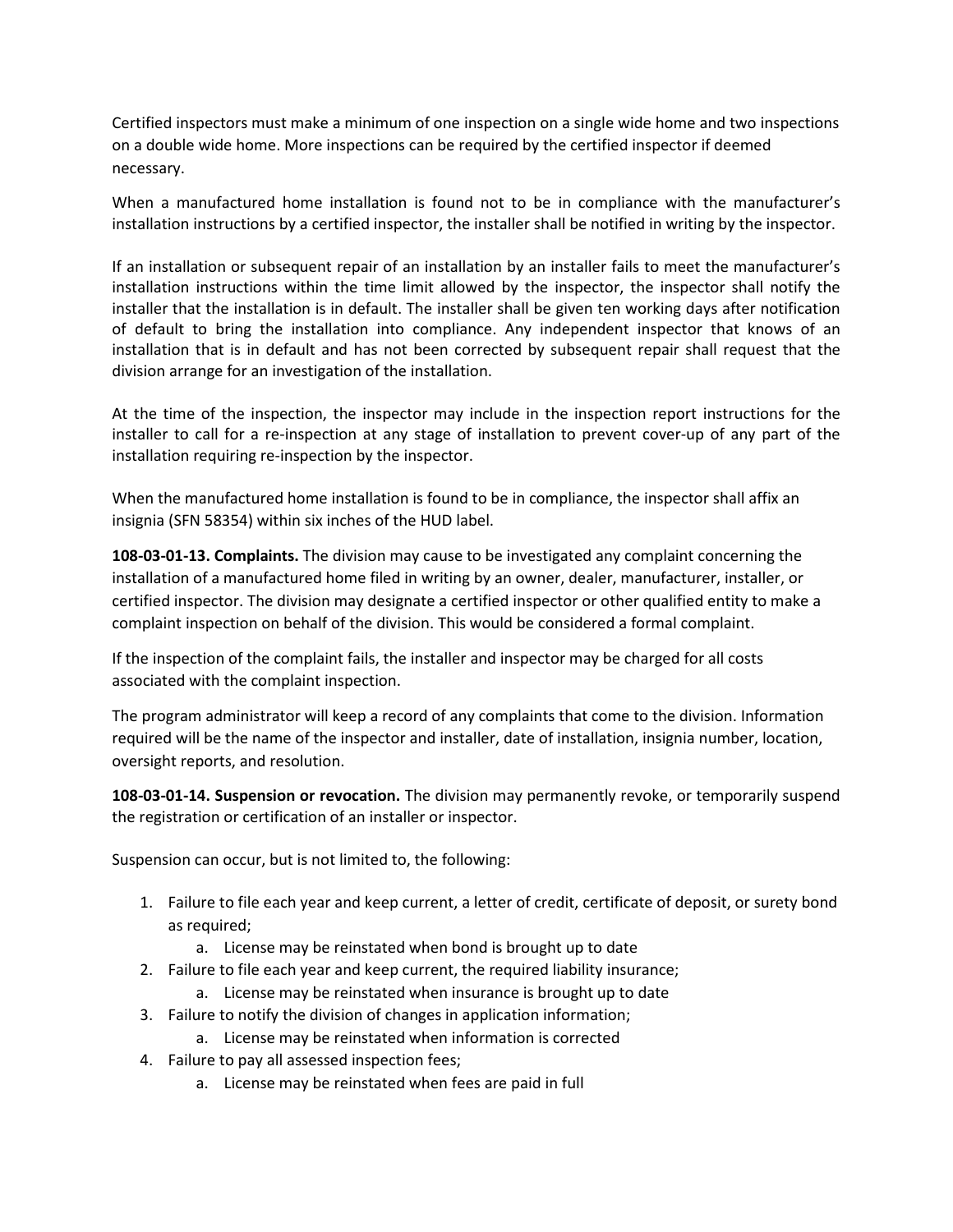- 5. Failure to make all required repairs that are needed to bring the installation into compliance with the manufacturer's installation instructions;
	- a. License may be reinstated when all repairs are completed
- 6. Failure to pass periodic oversight inspections;
	- a. The installer has the opportunity to make needed repairs found during the oversight inspection. If the needed repairs are not made in the time allowed, the installers' license can be suspended.
- 7. Failure to pay all necessary training and registration fees;
	- a. License may be reinstated when fees are paid in full
- 8. Failure to file required monthly reports with correct information;
	- a. Inspectors may not purchase insignias if their reports are overdue
	- b. License may be reinstated when reports are up to date

Permanent revocation can occur, but is not limited to, the following:

- 1. Failure to correct any defects in the installation in the time period established by the division;
- 2. If there are multiple problems with homes found during oversight inspections or from complaints;
- 3. Multiple suspensions or problems caused by not following the rules

The division will track suspensions and revocations.

**108-03-01-16. Installation insignias (SFN 58354).** When inspectors purchase insignias (SFN 58354), the following will apply:

- 1. No more than ten insignias can be purchased at one time without permission from the division
- 2. All unused insignias must be returned to the division after an inspector is no longer licensed
- 3. Inspectors can request insignias through the MHIP online software; call the division; or stop at the main office to purchase
	- a. Insignias must be paid in full before they will be sent out to the inspector except for participating jurisdictions
- 4. All cash and check payments received for insignias purchased will be logged in Commerce's check receipt log and sent to fiscal who will follow Commerce's fiscal policy for payments received. All credit card purchases made through Pay Pal are logged in the Insignia Receipt Book and are sent to fiscal who will follow Commerce's fiscal policy for payments received.
	- a. Payments are also logged in the MHIP online software

**108-03-01-17. Reports.** Certified inspectors must file their Monthly Use Report for Issued Installation Insignias (SFN 58347) by the 15<sup>th</sup> of each month for the previous month's inspections. This report must also include all insignias on hand at the time of the report.

If the certified inspector is sending a hard copy of the report, the report must be sent to the division by the  $15<sup>th</sup>$  of the month.

Online reporting is acceptable for all inspectors using the software for inspection reporting. Data must be entered by the 15<sup>th</sup> of each month for the previous month's inspections. The inspector must notify the program administrator when done entering information for the previous month.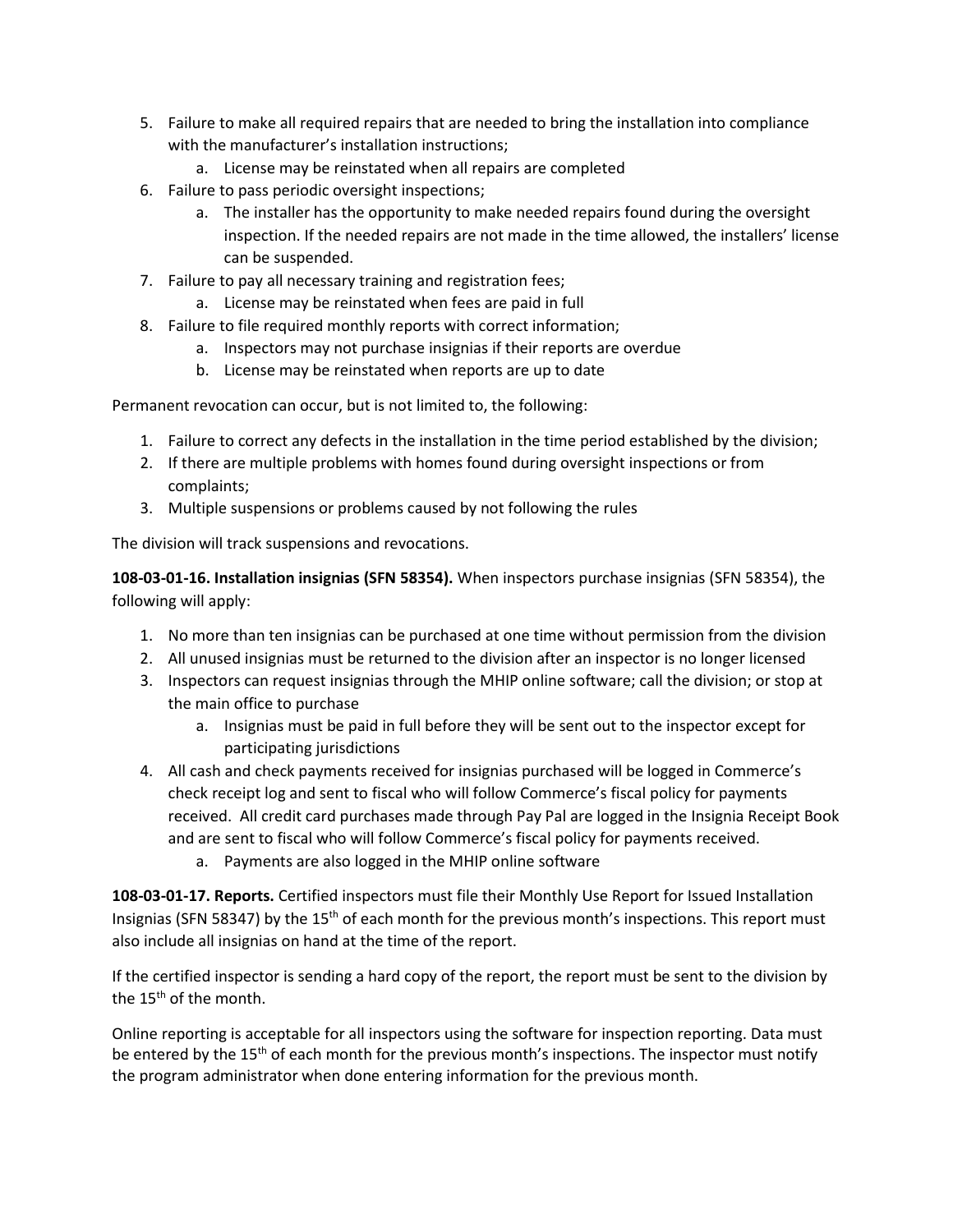**108-03-01-19. Fees.** The following non-refundable fees apply:

- 1. Installer registration: \$150 per year
- 2. Nonparticipating jurisdiction certified inspector registration: \$150 per year
- 3. Participating jurisdiction certified inspector registration: \$50 per year
- 4. Installation insignia: \$50 per label
- 5. Oversight inspection: \$250 per inspection
- 6. Oversite re-inspection fee: \$250 per inspection
	- a. This is if we find something wrong that has to be inspected after it is corrected
	- b. This cost will be split between the inspector and installer

**Inspection Files.** Inspection files shall be maintained for a minimum of three years from the date of the attachment of the installation insignia. The inspection files must contain the following information:

- 1. The Manufactured Home Installation Inspection Checklist (SFN 60119)
- 2. The date the installer requested the installation authorization (permit)
- 3. The date the inspector authorized the installation authorization (permit)
- 4. Copy of the installation authorization (permit)
- 5. Any photos taken by the installer in lieu of the inspector being onsite
- 6. Any photos taken by the inspector
- 7. Any corrective action required by the inspector in order to pass inspection
- 8. The dates of all inspections

The division can request a copy of the file for oversight inspections and file review. It must be made available to the division upon request.

**Oversight Inspections.** Certified inspectors and registered installers shall allow and pay for periodic oversight inspections arranged by the division to monitor installations. This is done to monitor the compliance with the Manufactured Home Installation Program rules.

The division will make every effort to perform oversight inspections on all active installers and inspectors. Frequency of the oversight inspections and selection of inspectors and installers will be based on the following:

- 1. Amount of inspections/installations performed minimum of 1 per 25
- 2. Consumer calls and/or complaints
- 3. Length of time since last oversight inspection minimum 3 years
- 4. Problems found during another oversight inspection

The oversight inspection fee will be charged for each inspection with a minimum of one fee charge. The division may decide to waive additional oversight fees if multiple inspections are performed on any one individual because of, but not limited to, the following reasons:

- 1. Multiple oversight inspections on inspectors if they are involved with more than one installer being monitored
- 2. Participating jurisdiction inspectors will not be charged the fee
	- a. They work for a government entity and are not inspecting for profit
	- b. They only inspect in their jurisdiction